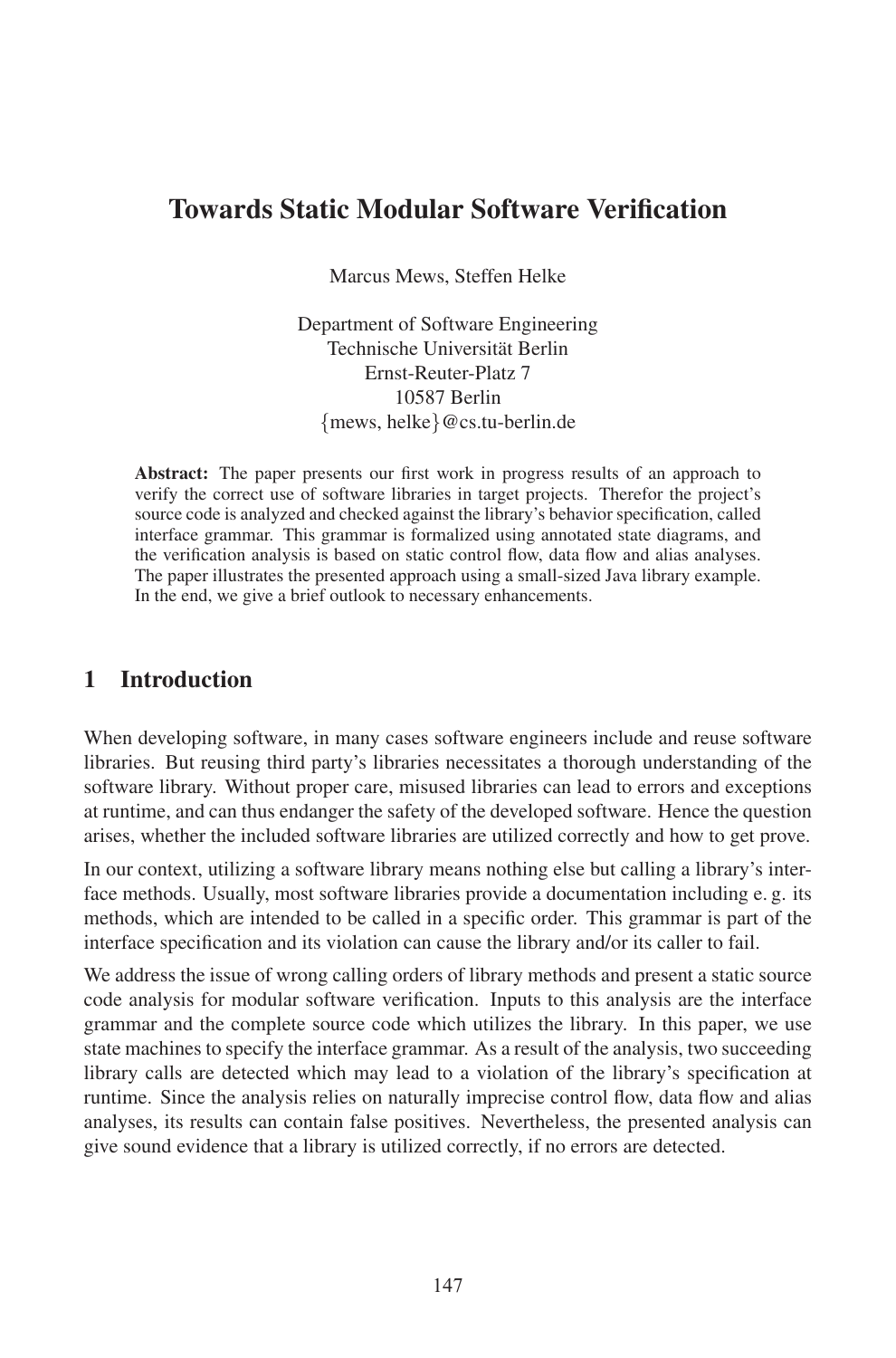### 2 Static Software Utilization Verification

Our static modular software verification is presented in two steps: First, we show how to derive possible misuses from the interface grammar. Then, we explain how we verify whether the software source code contains any of these misuses. But before, have a look at Java Listing 1: Our approach finds the two FileOutputStream misuses: accessing the same file twice at the same time and omitting to close the second file stream.

```
1 public class FileOutputStream_Error {
\overline{2} public static void main(String[] args) throws IOException {
3File file = new File("c:/line.txt");
4FileOutputStream fos1 = new FileOutputStream(file);
5FileOutputStream fos2 = new FileOutputStream(file);
6 fos2.write("Hallo Welt".getBytes());
7 fos1.close();
8 } }
```
Listing 1: This compiling code contains two library misuses (one throwing a runtime exception)

### 2.1 Step 1: Find Error Paths

Misusing a software library meansthat the library's interface methods are called in a wrong order, or the library is not shut down appropriately before the program terminates. We call a sequence of succeeding interface events (method calls or program start/termination) leading to an error state an error path. In this section, we outline how to derive an error path from the interface grammar.



Figure 1: Reduced interface grammar of the Java FileOutputStream library

We use state machines to specify the interface grammar:  $L = (Q_L, \Sigma_L, \Delta_L, q_{0_L}, F_L)$ (Fig. 1).  $Q_L$  contains all states,  $\Sigma_L$  contains all input symbols and  $\Delta_L \subseteq Q_L \times \Sigma_L \times Q_L$ contains all transitions.  $\Delta_L$  maps from a start state and an input symbol  $(dom(\Delta_L) \subseteq$  $Q_L \times \Sigma_L$ ) to a target state in  $Q_L$ .  $\Sigma_L$  is the set of qualified interface constructor and which is a differentiated in Fig. 1).  $q_{0L}$  is the initial state and  $F_L$  contains all finite method names (abbreviated in Fig. 1).  $q_{0L}$  is the initial state and  $F_L$  contains all finite states. We simplify the task and derive error paths with length of two, only. Therefor, we say that the task and derive error paths with length of two, only. Therefor, we restrict  $L$  so that all transitions with the same input symbols lead to the same state:

$$
\frac{(q_1, \sigma_1, q'_1), (q_2, \sigma_2, q'_2) \in \Delta_L}{(\sigma_1 = \sigma_2) \Rightarrow (q'_1 = q'_2)}
$$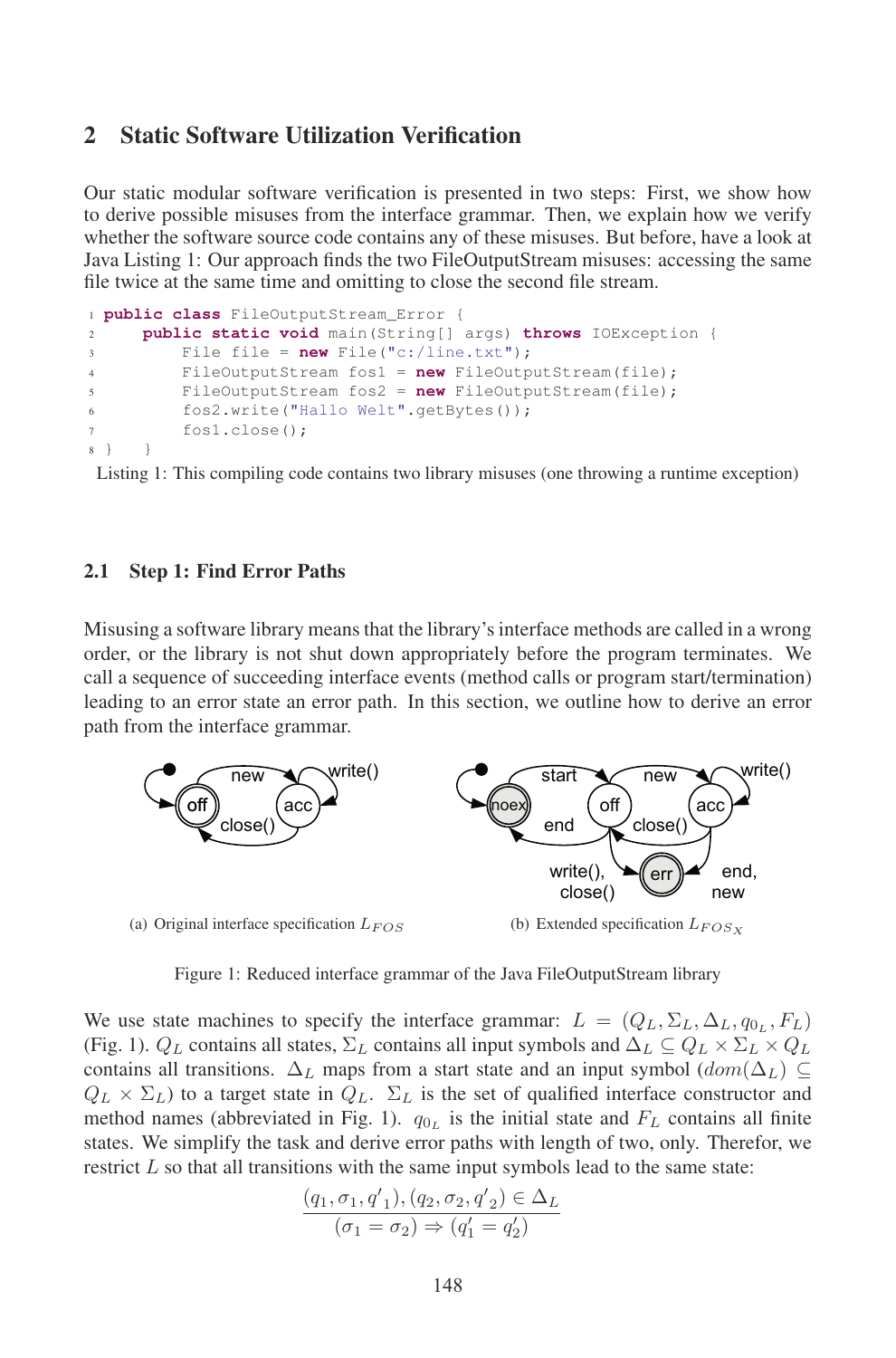Next, we derive a second state machine  $L_X = (Q_X, \Sigma_X, \Delta_X, q_{0_X}, F_X)$  based on L (Fig. 1(b)). The purpose of  $L_X$  is to enrich L with information about the program start and terminate events, and an error state and its attached transitions. Therefor, in exchange for start and finite state markings we add a no execution state  $q_{noex}$ , the input symbols  $\sigma_{start}$ ,  $\sigma_{end}$ , and transitions  $\Delta_{noex}$  to and from  $q_{noex}$ . We also add an error state  $q_{err}$  and transitions  $\Delta_{err}$  from every state to  $q_{err}$ : If a state lacks an outgoing transition that fires on an input symbol  $\sigma_i$ , a new transition to  $q_{err}$  is added. The state machine  $L_X$  remains deterministic and  $\Delta_X$  still has only one target state for every tuple in its domain. The initial state now is  $q_{0x} = q_{noex}$ , and the and the finite states are  $F_X = \{q_{noex}, q_{err}\}.$  $Q_X \triangleq Q_L \cup \{q_{err}, q_{noex}\}, \Sigma_X \triangleq \Sigma_L \cup \{\sigma_{start}, \sigma_{end}\}, \Delta_X \triangleq \Delta_L \cup \Delta_{noex} \cup \Delta_{err}$  $\Delta_{noex}$  = { $(q_{noex}, \sigma_{start}, q_{0_L})$ }  $\cup$  { $(q_f, \sigma_{end}, q_{noex})$  |  $q_f \in F_L$ }  $\Delta_{err} \triangleq \{(q_i, \sigma_i, q_{err}) \mid q_i \in Q_L \land \sigma_i \in (\Sigma_L \cup {\sigma_{end}}) \land (q_i, \sigma_i) \notin dom(\Delta_L \cup \Delta_{noex})\}$ At last, we calculate error paths using  $L_X$ . As a benefit of the state machine restriction mentioned above, we can reduce complexity and length of the error paths. An error path  $p \in P$  is a list of succeeding interface events, and in our case defined as  $P \subseteq \Sigma_X \times \Sigma_X$ , containing only two events in a row.  $P_{FOS}$  shows all error paths of the Java File Stream library of  $L_{FOS_X}$ , and  $P_{Listing}$  shows the two error paths that can be found in Listing 1.  $P \triangleq \{(\sigma_i, \sigma_j) \mid \delta_m, \delta_n \in \Delta_X \wedge \delta_m = (q_i, \sigma_j, q_{err}) \wedge \delta_n = (q_k, \sigma_i, q_i)\}$  $P_{FOS} \triangleq \{(\sigma_{start}, \sigma_{write()}),(\sigma_{start}, \sigma_{close()}),(\sigma_{close()}, \sigma_{write()}),(\sigma_{close()}, \sigma_{close()})\}$  $\cup \{(\sigma_{new(),},\sigma_{new(),}(\sigma_{new(),},\sigma_{end}),(\sigma_{write(),},\sigma_{new(),}(\sigma_{write(),},\sigma_{end})\}$  $P_{Listing} \triangleq \{(\sigma_{new(), \sigma_{new(),}}(\sigma_{write(), \sigma_{end})\}$ 

#### 2.2 Step 2: Check Project

With the error paths at hand, we analyse the program and detect possible library misuses. The library interface methods can be either static or bound to receiver objects. Since we support multiple library instances, library misuses have to be checked for every library instance and its aliases. Thus, aliasing and control flow problems are tackled now.

### 2.2.1 Alias Analysis

The flow insensitive may alias analysis respects the following assignments: ordinary variable assignments, parameter assignments of method calls, assignments from return statements to method declarations, and from method declaration to all possibly bound method calls. The analysis uses symbols  $s \in S$  for variables and methods calls/declarations. We refer to every kind of assignment from symbol  $s_1$  to  $s_2$  with the fact notation assigned<sub>d</sub>(s<sub>1</sub>,  $s_2$ ). We then specify transitive assignments with  $assigned(s_1, s_2)$ , and define that two symbols  $s_x$  and  $s_y$  do alias when they both have an assignment symbol *o* in common.  $assigned(s_1, s_2) \hat{=} \exists s_i \in S \mid assigned_d(s_1, s_2) \vee (assigned_d(s_1, s_i) \wedge assigned(s_i, s_2))$  $alias(s_x, s_y) \triangleq \exists o \in S \mid assigned(s_x, o) \land assigned(s_y, o)$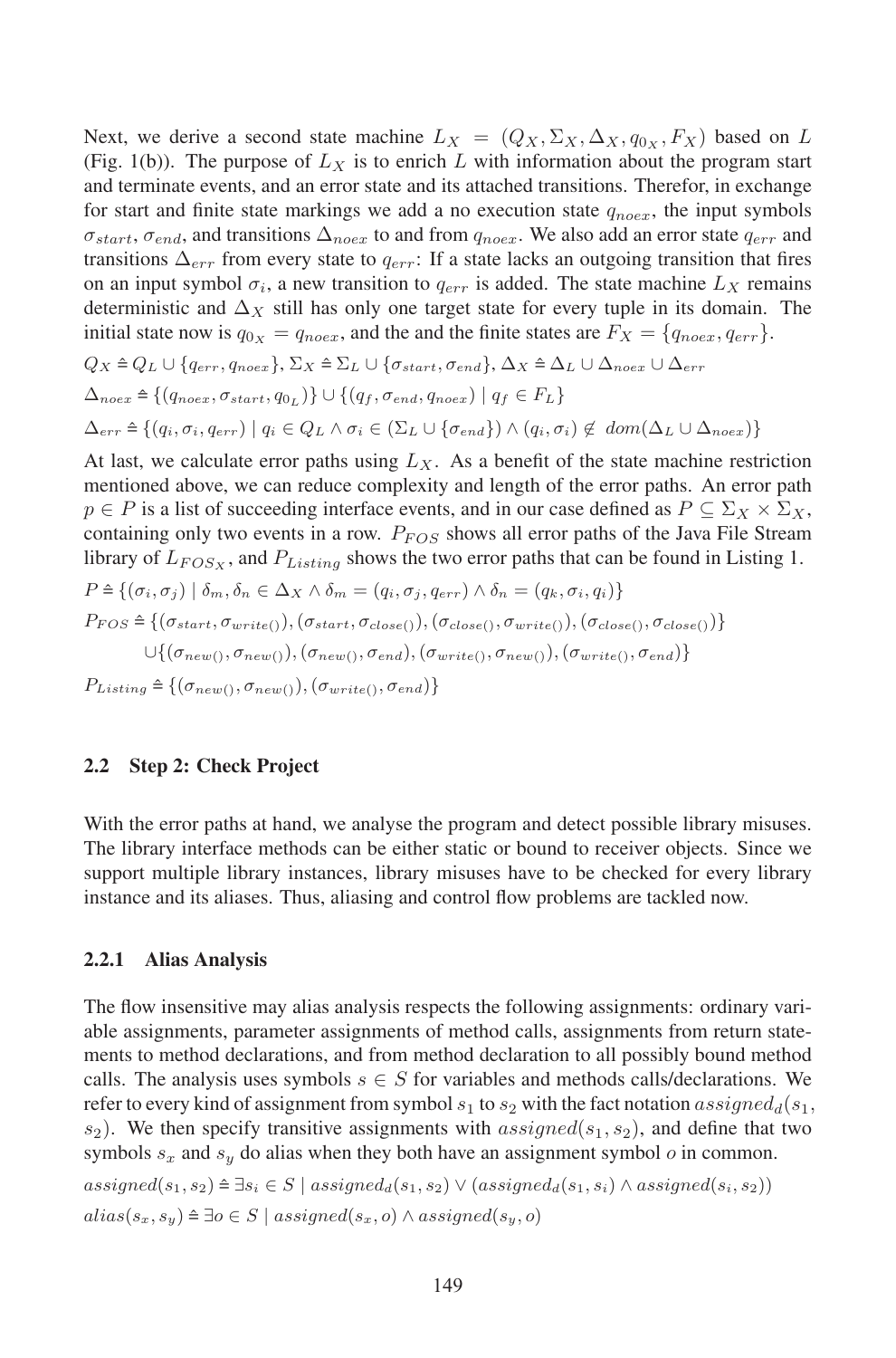#### 2.2.2 Control Flow Analyses

The goal of the control flow analysis is to find two directly succeeding interface events  $n_x$ and  $n_y$  in the source code. This means that other library events  $n_B$  may not be fired in between those two events. More precisely: There exists at least one control flow path from  $n_x$  to  $n_y$  so that no other  $n_B$  is in between. In this subsection, we first describe how we  $\alpha_x$  is  $\alpha_y$  so that he source code, and then give a specification of our control flow analysis.

We transform the source code to a data structure  $G = (M, B, N, E, C, n_0, F_M, F_P)$  with M as methods, N as nodes,  $n_0 \in N$  as the program start node, and  $F_P \subset N$  as the program terminal nodes.  $E \subseteq N \times N$  is a relation that represents edges from one node to other nodes, and  $C \subseteq N \times M$  is a relation that maps method calls from nodes to methods and respects polymorphism by mapping each node to all possible called methods.  $B \subseteq M \times N$  is a function that maps every method to its first node, and  $F_M \subseteq M \times N$  is a relation that maps every method to all its exit nodes. Additionally,  $M_{LE} \subset M$  references all methods that invoke library events like methods of the analyzed library or methods that invoke library events like methods of the analyzed library or methods that exit the program. In other words, G contains ordinary control flow graphs for every method of the program, and all Java statements/expressions are abstracted to nodes. Further, the following rules apply: (1) We begin at the first node of every method; (2) every node points to its predecessor(s) (except the last node in a method); (3) every method call node relates additionally to all possibly bound methods  $(C)$ ; (4) every switch condition statement node points to all of its conditional bodies and the next mandatory node if no default body was declared; and (5) every if condition statement points either to its two conditional bodies, or to its single conditional body and to the next mandatory node. To free G from loops, (6) there are no edges that point to previous nodes. Further, (7) the bodies of loop statements are copied once so that the loop statement node points to both, the original loop statements are copied once so that the loop statement node points to both, the original loop body b and a copy bb which is a concatenated version of two times b. Unrolling loop bodies to bb suffices since the error paths only have a length of two. Additionally, (8) conditional loops point to the next mandatory node, since they are not necessarily executed.

Additionally, the methods *start* and *end* (representing the symbols  $\sigma_{start}$  and  $\sigma_{end}$  of  $L$ ) are added to  $M$ . As a predecessor we insert a new first node that calls the method start  $\in M$ . And complementary, we add after every node that can be the last node of a regular program execution, a new succeeding last node that calls the method *end*  $\in$  M.



Figure 2: There are two error path types from node  $n_x$  to  $n_y$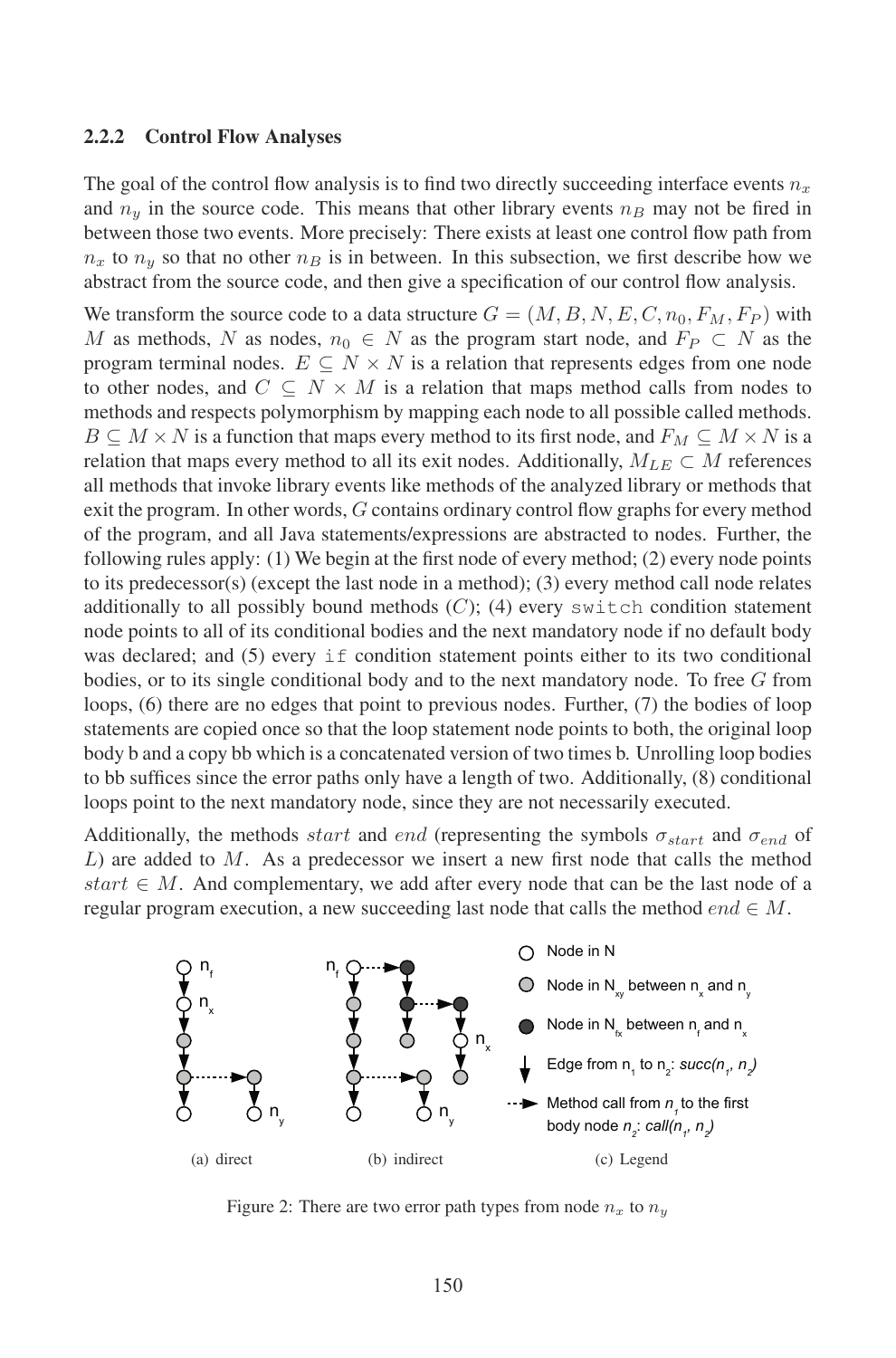Fig. 2 depicts two control flow structures that could be specified in G. In the following, we call nodes connected by edges of <sup>G</sup> *succeeding nodes*. Ifanode calls a method, we say that the control flow path *descends*. Note that the control flow path between  $n_x$  and  $n_y$  in Fig. 2(a) is directly constructable by succeeding or descending to the next nodes. In contrast, the control flow path in Fig. 2(b) first needs to return to the previous call site  $n_f$ from where it can reach  $n_y$  (and even  $n_x$ ) directly. Two nodes  $(n_x, n_y)$  can be connected by arbitrary control flow paths. Each control flow path has a set of nodes  $N_{xy}$  that contains by arbitrary control flow paths. Each control flow path has a set of nodes  $N_{xy}$  that contains all nodes in between.

With error tuples like  $(\sigma_{write()}, \sigma_{end}) \in P$  from Sec. 2.1 we call the code analysis method  $Path_{Lib}(\sigma_{write(1)}, \sigma_{end})$ . To ensure that there are no library events between  $n_x$  and  $n_y$ , we detect on one path all nodes  $N_{xy}$  in between (using  $Path(n_x, N_{xy}, n_y)$ ) and demand that they do not invoke library events (using  $noLib(N_{xy})$ ). In the case  $Path_{Lib}(\sigma_a, \sigma_b) \wedge$  $(\sigma_a, \sigma_b) \in P$  is true, we successfully detected a possible error path in the source code.

$$
Path_{Lib}(n_x, n_y) \cong \exists N_{xy} \subseteq N \mid Path(n_x, N_{xy}, n_y) \land nolib(N_{xy})
$$
\n
$$
Path(n_x, N_{xy}, n_y) \cong \exists n_f \in N, \exists N_{fx}, N_{fy} \subseteq N \mid
$$
\n
$$
AllPaths_{Desc}(n_f, N_{fx}, n_x) \land Path_{Desc}(n_f, N_{fy}, n_y) \land N_{xy} = N_{fy} \setminus (N_{fx} \cup \{n_x\})
$$
\n
$$
Path_{Desc}(n_x, N_B, n_y) \cong Path_{Succ}(n_x, N_B, n_y) \lor Path_{Call}(n_x, N_B, n_y)
$$
\n
$$
Path_{Succ}(n_x, N_B, n_y) \cong n_x \notin dom(C) \land ((succ(n_x, n_y) \land N_B = \emptyset)
$$
\n
$$
\lor (\exists n_i \in N, \exists N_{B*} \subseteq N \mid succ(n_x, n_i) \land Path_{Desc}(n_i, N_{B*}, n_y) \land N_B = \{n_i\} \cup N_{B*}))
$$
\n
$$
Path_{Call}(n_x, N_B, n_y) \cong (call(n_x, n_y) \land N_B = \emptyset) \lor (\exists n_t, n_i, n_j \in N, \exists m \in M, \exists (n_x, m) \in C, \exists (m, n_t) \in F_M, \exists N_{B*}, N_{B**} \subseteq N \mid
$$
\n
$$
(call(n_x, n_i) \land Path_{Desc}(n_i, N_{B*}, n_y) \land N_B = \{n_i\} \cup N_{B*}) \lor
$$
\n
$$
(call(n_x, n_i) \land Path_{Desc}(n_i, N_{B*}, n_t) \land ((succ(n_x, n_y) \land N_B = \{n_i, n_i\} \cup N_{B*}) \lor (succ(n_x, n_j) \land Path_{Desc}(n_i, N_{B**}, n_y) \land N_B = \{n_i, n_i, n_i\} \cup N_{B*})
$$
\n
$$
Vol(b(N_B) \cong \forall n_i \in N_B \mid (n_i, m) \in C \land m \in (M \setminus M_{LE})
$$
\n
$$
call(n_1, n_2) \cong \exists m \in M \mid (n_1, m) \in C \land (m, n_2) \in B
$$
\n
$$
succ(n_1, n_2) \in E
$$

Descending the control flow path is easy using  $G$ , but ascending again is only possible if  $\epsilon$  one keeps track with the call sites: Only if the call sites in a generic path are known, the next node after a return node can be determined. To keep track with call sites, the analysis specifies a generic path from  $n_x$  to  $n_y$  based on two descending paths. Both of them start at the same node  $n_f$  that precedes  $n_x$  and  $n_y$ , and that is located at a higher level in the call graph hierarchy. Since the control flow graphs *may* be forked at a node  $n_f$  (as shown in Fig. 2(b)), we call  $n_f$  fork node. The nodes  $n \in N_{xy}$  can then be specified using the difference of two descending path node sets: The minuend is the set of nodes  $N_{fy}$  between the  $n_f$  and  $n_y$  (Fig. 2: grey/dark nodes and  $n_x$ ); and the subtrahend is the set of nodes  $N_{fx}$ between  $n_f$  and  $n_x$ , including  $n_x$  (Fig. 2: dark nodes and  $n_x$ ). But  $N_{fx}$  and  $N_{fy}$  are of different kind: While both of them contain nodes between  $n_f$  and  $n_x$  or  $n_y$ , respectively,  $N_{fx}$  contains the nodes of all paths between  $n_f$  and  $n_x$  (specified in AllPaths<sub>Desc</sub>). In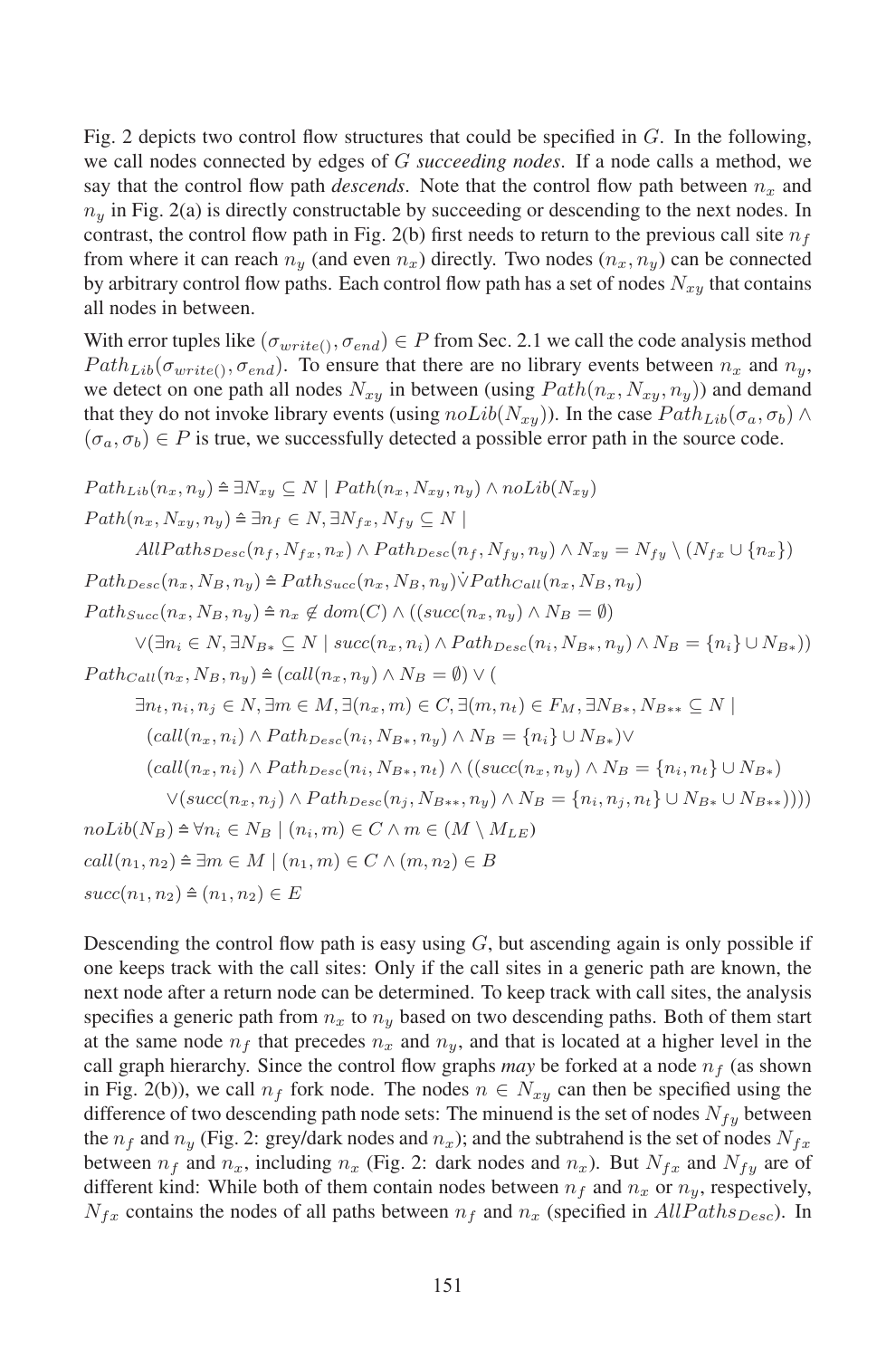contrast,  $N_{fy}$  only contains the nodes of one single path between  $n_f$  and  $n_y$  (specified in  $Path_{Desc}$ ). In the formalization above,  $Path_{Desc}$  is stated in detail, and  $AllPaths_{Desc}$  $\frac{1}{2}$  and  $\frac{1}{2}$  is omitted, but can be specified analogously.

The specification  $Path_{Desc}$  always respects methods calls when determining next nodes. If a node  $n_x$  does not call a method, then  $Path_{Desc}$  is based on  $Path_{Succ}$ . Otherwise – if  $n_x$  calls a method –  $Path_{Desc}$  is based on  $Path_{Call}$ . With regard to all possible locations of  $n_x$  and  $n_y$  in a descending control flow path,  $Path_{Succ}$  and  $Path_{Call}$  are defined. *Path<sub>Succ</sub>* first considers the case that  $n_x$  and  $n_y$  follow each other directly and defined. hence have no nodes in between. The second case is that  $n_y$  follows  $n_x$  at some point later in the control flow graph, and a recursive definition is used. Hence, the nodes in between are the union of the directly succeeding node  $n_i$  and all the following nodes in  $N_{B<sub>*</sub>}$ . In style of  $Path_{Succ}$ ,  $Path_{Call}$  is specified similarly.

The remainder of the specification above states a succession and a call relation.  $succ(n_1, n_2)$ is true when the node  $n_2$  succeeds  $n_1$ .  $call(n_1, n_2)$  is true when  $n_1$  calls a method and  $n_2$ is the first node of this method's body.

### 2.3 Evaluation

For evaluation we implemented our approach using JTransformer [KHR07] as a meta programming and analysis tool for Java. To verify the implementation we used a test suite that tests every possible correct and incorrect library use of our example, and Java language features like program calls, conditional blocks and loops. To evaluate performance and scalability<sup>1</sup>, we extended the Soot framework's analysis source code [VRHS<sup>+</sup>99] that has a big connected call graph, using polymorphy etc. Table 1 indicates that the performance does not depend on the code size but on the call graph size due to its depth and numerous calls to the same methods.

| Project                    |       | Lines of Code   Performance (sec.) |
|----------------------------|-------|------------------------------------|
| Single test case           |       | 0.004                              |
| Test suite (22 test cases) | 959   | 0.312                              |
| Soot                       | 12515 | 4874                               |

Table 1: Scaling performance of the analysis

### 3 Conclusion

Like Ball et al. [BR02] and others before, we use an API grammar to specify correct behavior. Our work also is related to the work of Hughes et al. [HB07], Tkachuk et al. [TD03], and Jin [Jin07], but for verification we use static code analyses instead of model checking or formal methods.

 $\frac{1}{1}$ Tested on an Intel i5 Processor, 4GB RAM: JTransformer's fact building time not included.